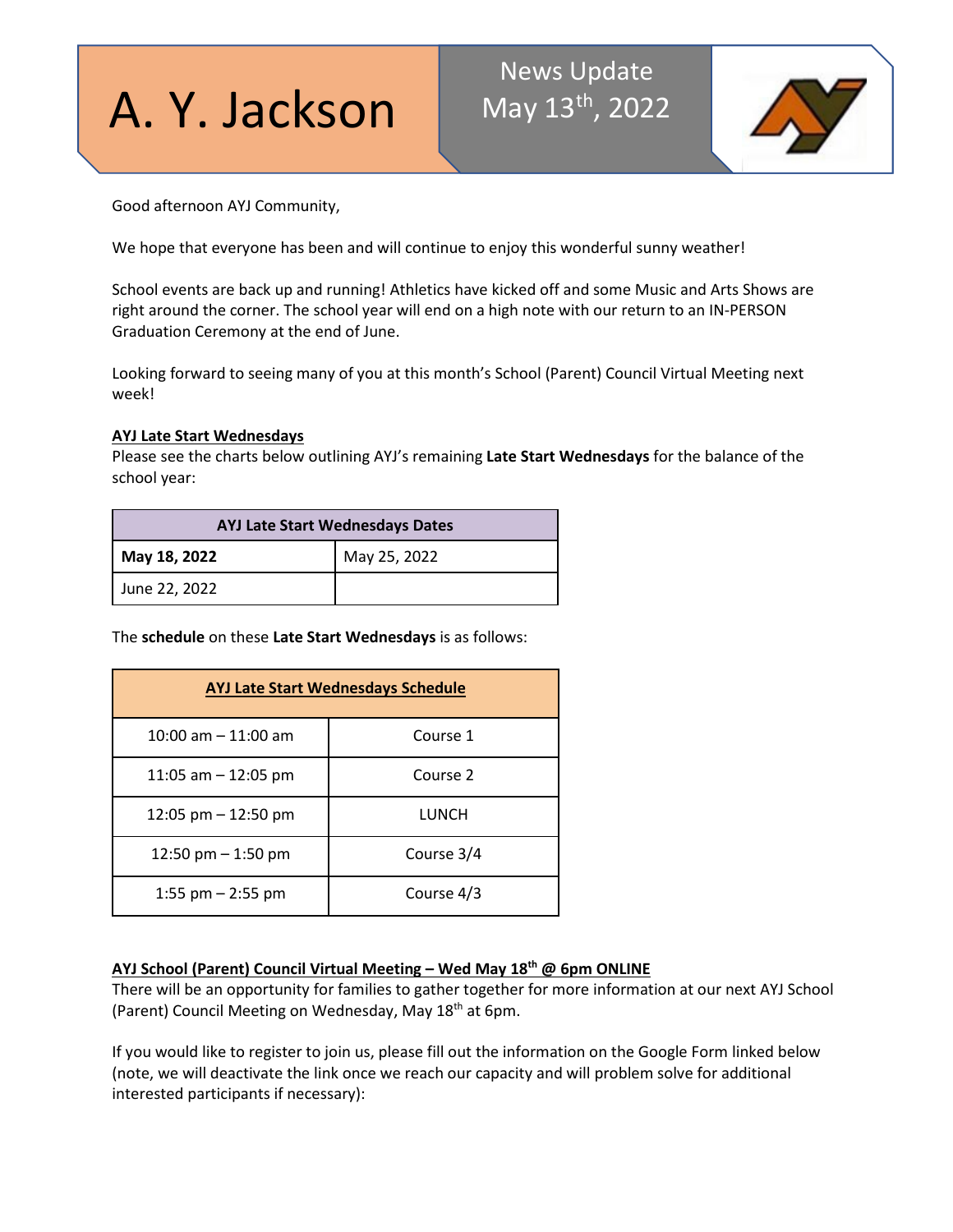### <https://forms.gle/jEJ5r29dzUsS81Xa8>

An email will be sent to the address listed on the form to confirm your invitation to the meeting and **ON THE DAY** of the meeting, the login link will be confirmed with you.

Zoom link: <https://tdsb-ca.zoom.us/j/99689400870>

### **IN-PERSON Music Night – Thurs May 19th, 7:30pm**

The first in person Music Night of the year will be taking place on Thursday, May 19th at 7:30 pm. Music Night will feature a variety of class and co-curricular ensembles including band, string, vocal and guitar groups. Tickets are 2 for \$15 in advance or \$10 at the door and can be purchased in class, at lunch, or at the door.

## **See Poster at the Bottom**

### **Sem 2 Marks Maintain Date (for Senior Courses)**

For students taking **SENIOR LEVEL** courses (Gr 11 & Gr 12), please know that recent changes by the Ministry of Education have pushed back the date of the **Marks Maintain Date to Fri May 20th** (previously it was 5 days after the transmission of the mid term report card).

So what is the significance of the May  $20<sup>th</sup>$ ?

If a student is seeking an acceptance to a university, and they are doing well in three courses and poorly in one course, they may elect to drop the course where they are under-performing before May 20<sup>th</sup> so that "bad" mark will not appear on the student's final report card or transcript.

As a reference, I have included the link to the Ontario Universities' Application Centre (OUAC) and their page for applicants who are currently attending an Ontario high school and are applying to an undergraduate program in Ontario:<https://www.ouac.on.ca/guide/101-dates/>

### **AYJ Relay for Life Fundraiser**

Relay for Life is an annual fundraiser for Cancer Research across Canada. Prior to Covid-19, A. Y. Jackson raised thousands of dollars to help support this important cause and we are looking to raise at least \$2000 again this year! Despite these difficult times, we are going to be returning to our outdoor after-school activities on **Wednesday May 25th from 3-7pm**. All students and staff are encouraged to register online at:

[https://support.cancer.ca/site/TR?type=fr\\_informational&pg=informational&fr\\_id=28141&sid=](https://support.cancer.ca/site/TR?type=fr_informational&pg=informational&fr_id=28141&sid=10461) [10461.](https://support.cancer.ca/site/TR?type=fr_informational&pg=informational&fr_id=28141&sid=10461)

Your registration is your ticket to the festivities, and it gets you free food and a free t-shirt. Community donations as well as donations from family and friends are also greatly appreciated! Please register as soon as possible and help make a difference in someone's life.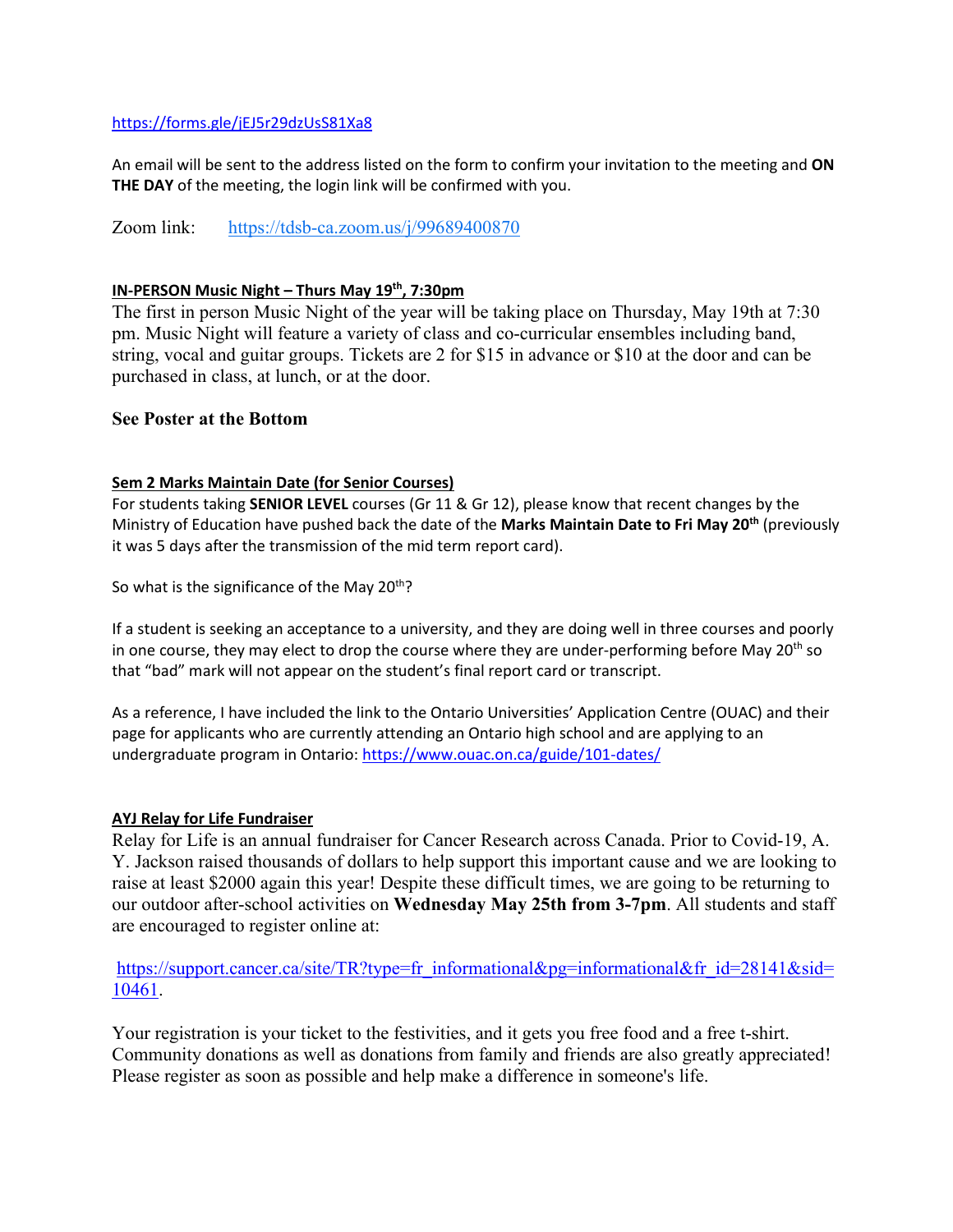# **AYJ Art Show 2022**

The AYJ Arts Department is pleased to share the details of the 2022 Art Show - En Route. The show will be taking place in person on **Thursday May 26th from 6-9pm**, and will celebrate the achievements of our Visual Arts, Dance, and Drama students. Tickets will be available to purchase on School Cash Online for \$5 starting on May 9th. We ask that you please show proof of online ticket purchases at the door on the event day. Tickets will also be available to purchase at lunch the week of the event or at the door. We can't wait to celebrate all of the amazing artistic talent at AYJ!

Link opens on May 9<sup>th</sup>: <https://tdsb.schoolcashonline.com/Fee/Details/125184/153/False/True>

# **See Poster Below**

# **AYJ Prom \*\*IN-PERSON\*\* Wednesday, June 1st**

The Prom committee is so excited to announce that on June 1, 2022, we will be hosting A. Y.'s first ever post pandemic prom! This will be a chance for graduating students to celebrate one last unforgettable and fun night with friends and serve looks that would impress all the fashion critics.

Prom will be on the evening of June 1st at the Crystal Fountain Event Venue with tickets available for purchase on school cash online. Tickets sales will start on April 25th for early bird bargain price of \$75! Early bird ticket prices will increase after April 29th, so make sure to scoop them up before they're gone. Make sure to check ayjgr12s and ayjsac on Instagram as well as Brightspace for all the prom details that you need to know.

The early bird bargain has now past but not to worry, you are still be able to purchase a prom ticket for \$80. Deadline to do so is **Friday, May 13th**, so don't miss out, get your prom ticket today! Make sure to check ayjgr12s and ayjsac on Instagram as well as Brightspace for all the prom details that you need to know.

# **Ongoing Yearbook Sales**

Cash on-line has been re-opened so students/families can purchase a yearbook (link is below). Our early bird incentive deadline has passed and the cost is now \$40.

<https://tdsb.schoolcashonline.com/Fee/Details/115560/153/False/True>

# **Trustee James Li May 2022 Newsletter**

Please see the link below for Trustee Li's May Newsletter. Link: [Trustee Li's May 2022 Newsletter](https://t.e2ma.net/webview/sfleef/eedeb846810345ee839a5bffbc9371c4)

The link to Trustee Li's website for all updates is:

<https://www.tdsb.on.ca/ward13/Ward-13/Trustees-Newsletters-and-Updates>

# **AYJ Graduation Ceremony IN-PERSON, Wednesday, June 29th @ 2pm**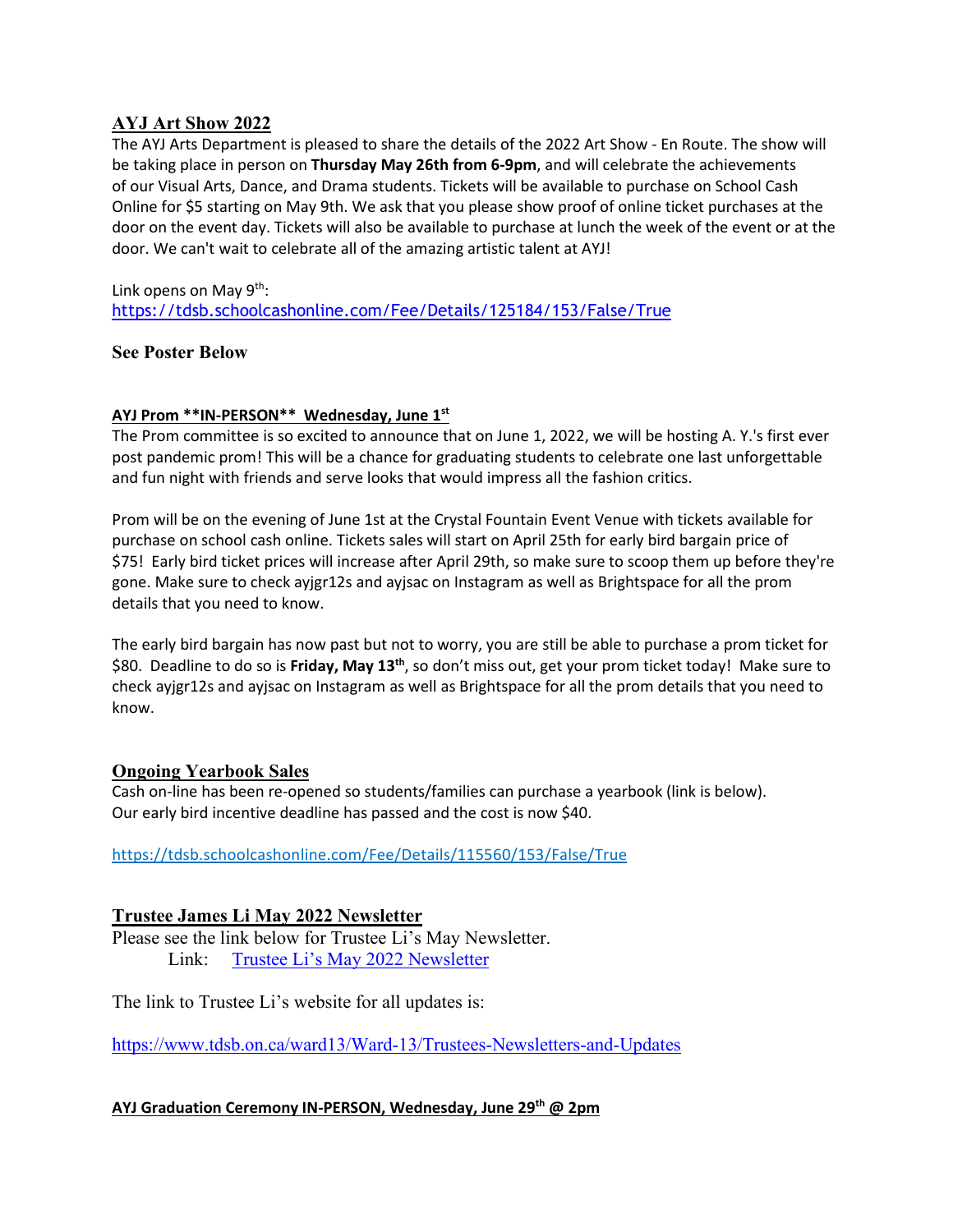We are pleased to be able to confirm that we are now able to announce the details of our return to an IN-PERSON Graduation Ceremony on Wednesday, June 29<sup>th</sup> @ 2pm. We are lucky to be hosted by the Crystal Fountain Event Venue in Markham (see address below).

All eligible graduates will need to login to their SchoolCashOnline accounts to access this item. (Please note that if the item does not appear as an option on your account, you will need to be added to the Grad/Potential Grad Student List. Contact the office for details)

Link:<https://tdsb.schoolcashonline.com/>

The cost for this event is \$20 per grad (includes ceremonial cap & gown – mandatory). Each graduate will also be able to purchase 2 guest tickets (maximum) at an additional cost of \$20 per ticket.

\*\*Important: When completing your purchase, please enter student's: Legal First Name and Legal Last Name where it says : "Who are you purchasing this for?"\*\*

Due to the limited number of seats at Crystal Fountain, only 2 guest tickets will be available to each graduate to purchase. In the very unlikely event that a few additional tickets become available, a subsequent sales process will be created and additional tickets will be sold on a first come, first served basis.

#### **Event Details:**

AYJ Graduation Ceremony Wednesday, June 29, 2022 Crystal Fountain Event Venue 60 McDowell Gate Markham, ON L6G 1B5

### **Important Upcoming Dates**

| Wednesday, May 18th             | AYJ Late Start Schedule - classes begin at 10:00am           |
|---------------------------------|--------------------------------------------------------------|
| Wednesday, May 18th             | AYJ School (Parent) Council Virtual Meeting - 6:00 to 7:00pm |
| Thursday, May 19th              | AYJ IN-PERSON Music Night - 7pm @ AYJ Cafetorium             |
| Friday, May 20th                | Marks Maintain Date - for Grade 11/12 courses                |
| Monday, May 23rd                | Stat Holiday - Schools CLOSED, NO CLASSES                    |
| Tuesday, May 24th               | MADD Virtual Assembly - for G11s/12s @ 10:20am               |
| Wednesday, May 25 <sup>th</sup> | AYJ Late Start Schedule - classes begin at 10:00am           |
| Wednesday, May 25th             | AYJ Relay for Life Fundraiser - see item above               |
| Thursday, May 26th              | AYJ Arts Night - 6pm to 9pm, see item above                  |
| Wednesday, June 1st             | $AYJ$ Prom $-$ see item above                                |

**Asian Heritage Month at the TDSB - May 2022**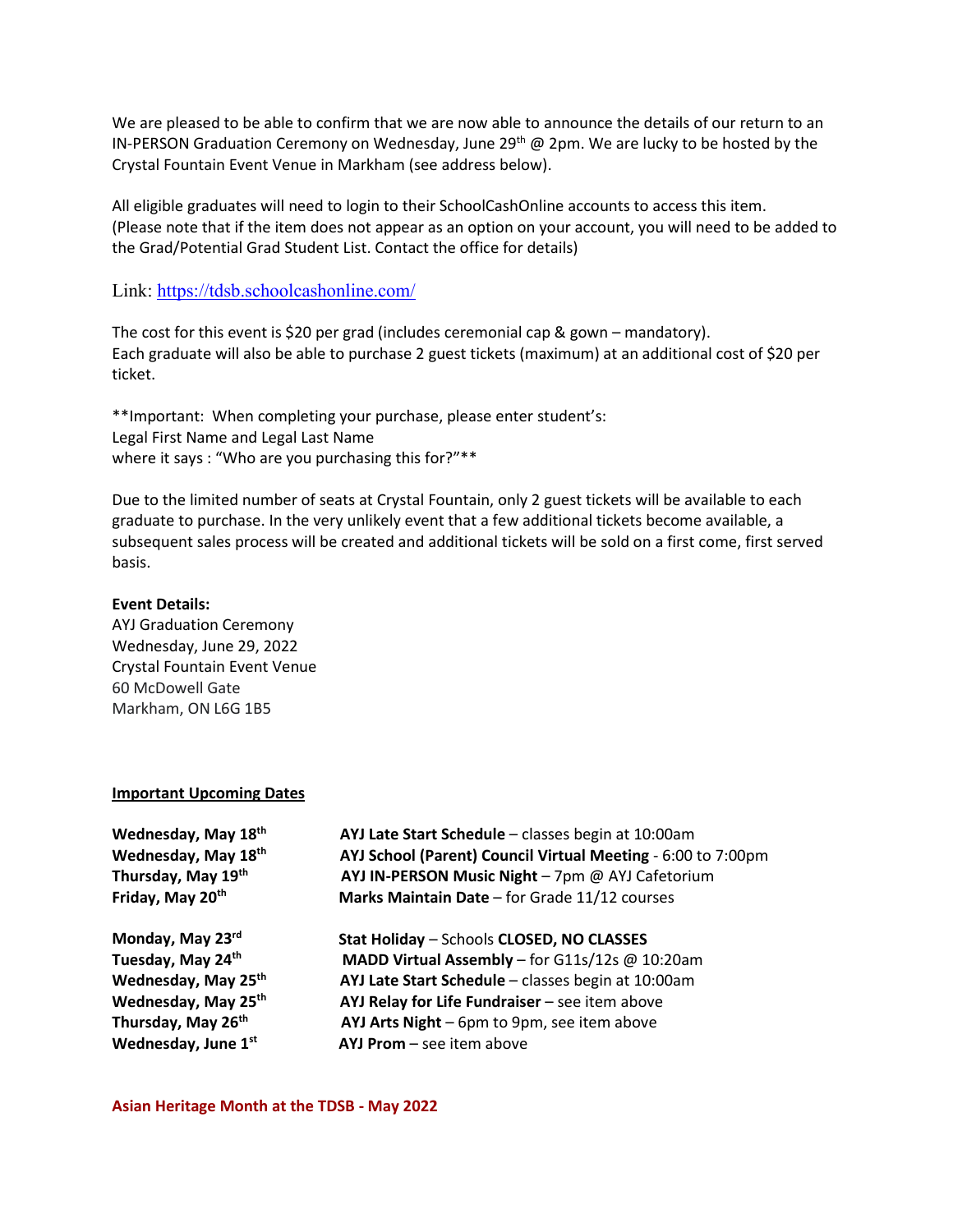**Asian Heritage Month is recognized formally throughout Canada through an official declaration that was signed in May 2002 [\(https://www.canada.ca/en/canadian-heritage/campaigns/asian-heritage](https://www.canada.ca/en/canadian-heritage/campaigns/asian-heritage-month/official-declaration.html)[month/official-declaration.html\)](https://www.canada.ca/en/canadian-heritage/campaigns/asian-heritage-month/official-declaration.html). Subsequently, the Province of Ontario passed the Asian Heritage Act (2005) [\(https://www.ontario.ca/laws/statute/05a10\)](https://www.ontario.ca/laws/statute/05a10) , and the Toronto (TDSB) passed a motion to recognize Asian Heritage Month in April 2007** 

**[\(https://www.tdsb.on.ca/Leadership/Boardroom/Agenda-](https://www.tdsb.on.ca/Leadership/Boardroom/Agenda-Minutes/Type/M/Year/2007?Filename=70418.pdf)[Minutes/Type/M/Year/2007?Filename=70418.pdf\)](https://www.tdsb.on.ca/Leadership/Boardroom/Agenda-Minutes/Type/M/Year/2007?Filename=70418.pdf) .**

**We are proud to celebrate the numerous achievements of Asian-Canadians and their significant role on the global stage. This year our theme is Many Voices United as One The TDSB is the largest and one of the most diverse school boards in Canada. Nearly one-quarter of our students were born outside of Canada and collectively we speak more than 120 languages. According to the 2017 TDSB Student & Parent Census 40% of TDSB students self-identified as Asian.**

**During the month of May we are honoured to share with you several opportunities and resources to learn about the traditions, customs, and significant individuals that the Asian heritage brings:**

**1. A PowerPoint presentation on Asian Heritage Month reflecting our theme, Many Voices United as One, was created and will be posted to the TDSB public website [www.tdsb.on.ca](http://www.tdsb.on.ca/) and internal website Heritage/History Month website under the Asian "tab" (Link: <http://tdsbweb.tdsb.on.ca/equity/Heritage-History-Months/2021-2022>**

**2. The winning posters from the Poster Contest will be posted shortly to the TDSB public website [www.tdsb.on.ca](http://www.tdsb.on.ca/) and internal website Heritage/History Month website under the Asian "tab" (Link: <http://tdsbweb.tdsb.on.ca/equity/Heritage-History-Months/2021-2022>**

**3. All TDSB students, staff and community are invited to attend the TDSB Asian Heritage Month Virtual Celebration.**

**Join us to learn about the vibrant and significant contributions that Asian-Canadians have made to our great country that our staff, students, and community members call home. Canada has been enriched by the vibrant traditions that we continue to recognize in our brilliant city by celebrating our heritage proudly through festivals and customs. Join us for an extraordinary time to learn about the Asian Heritage.**

**Date: Monday, May 9th, 2022 Time: 1:00 pm – 2:00 pm Zoom Link: <https://tdsb-ca.zoom.us/j/94506592022>**

**4. All Elementary Students from Kindergarten to grade 3 are invited to attend an Author Reading with Tran-Davies Nhung. Tran-Davis. Nhung N. Tran-Davis is a physician, author, mother of three, and an** advocate for social justice in education. At the age of five, her family was sponsored to Canada as **refugees from the Vietnam war. She loves to write children's stories that convey the humanity in our** lives. She has spoken at the UN's International Organization on Migration in Geneva as part of their "I **am a Migrant" campaign to help reduce hate speech and promote tolerance. Her books have been shortlisted for the Alberta Literary Award, Red Maple Award, and Blue Spruce Award."**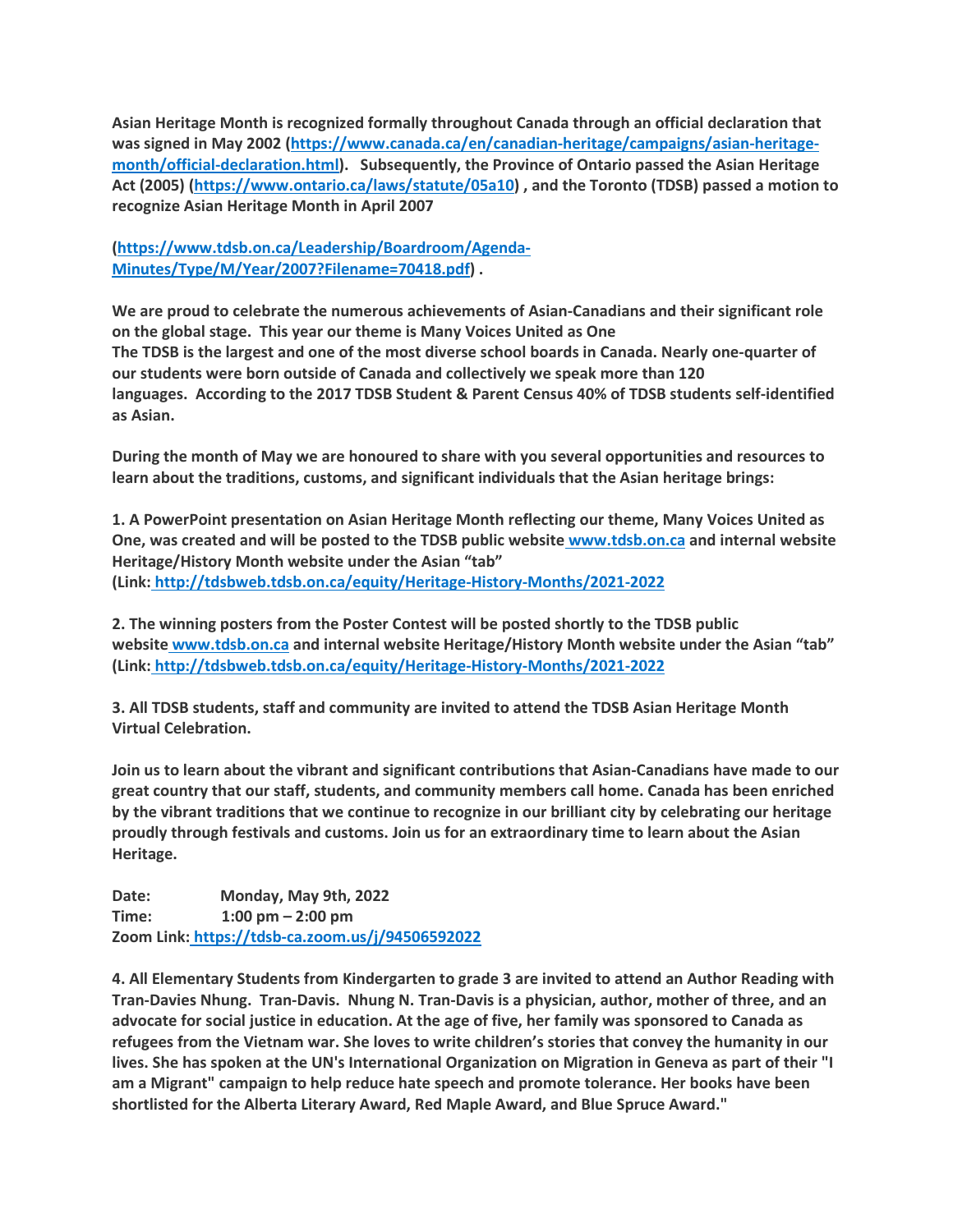**Date: Wednesday, May 18, 2022 Time: 12:30 pm – 1:15 pm. Zoom Link: <https://tdsb-ca.zoom.us/j/91570244549>**

**5. All TDSB students, staff and community are invited to attend a Movie Night at the following schools. More details will be shared when finalized. Stay tuned!**

**· Henry Kelsey Middle School 1200 Huntingwood Dr, Scarborough, ON M1S 1K7**

**· Martin Grove Collegiate Institute 50 Winterton Dr, Etobicoke, ON M9B 3G7**

**· Parkdale Junior and Senior Public School 78 Seaforth Ave, Toronto, ON M6K 3L2**

**· Zion Heights Middle School 5900 Leslie St, North York, ON M2H 1J9**

**6. Students from grades 6 – grades 12 are invited to attend a panel of speaker's event called, Truth & Reconciliation: Calls to Action. Mark your calendars:**

**Date: Wednesday, May 25, 2022 Time: 1:00 pm – 2:00 pm Registration details to follow.**

### **2. Jewish Heritage Month at the TDSB - May 2022**

**Throughout the month of May, TDSB's Jewish Heritage Month Committee and the Ontario Jewish Archives are offering a lively and historical guided walking tour of Kensington Market to Grade 6 and 7 TDSB students in honour of Jewish Heritage Month.**

**"A Trip to the Market" is an engaging exploration of the history, music and architecture the market has to offer. This opportunity will connect students to a significant part of Toronto's local history as a destination for new immigrant groups.**

**The walking tour focuses on the stories of Toronto's early Jewish community, largely immigrants from Eastern Europe. TDSB's TUSC (Toronto Urban Studies Centre) staff will guide the groups through the sites, smells, and sounds of the market. Destinations include historical homes, former businesses, and culminates at the beautiful and historic Kiever Synagogue.**

That's all for now AYJ, have a super weekend!

P,

Peter Paputsis (he/him) Principal AY Jackson SS See the light . . . BE the light! 416-395-3140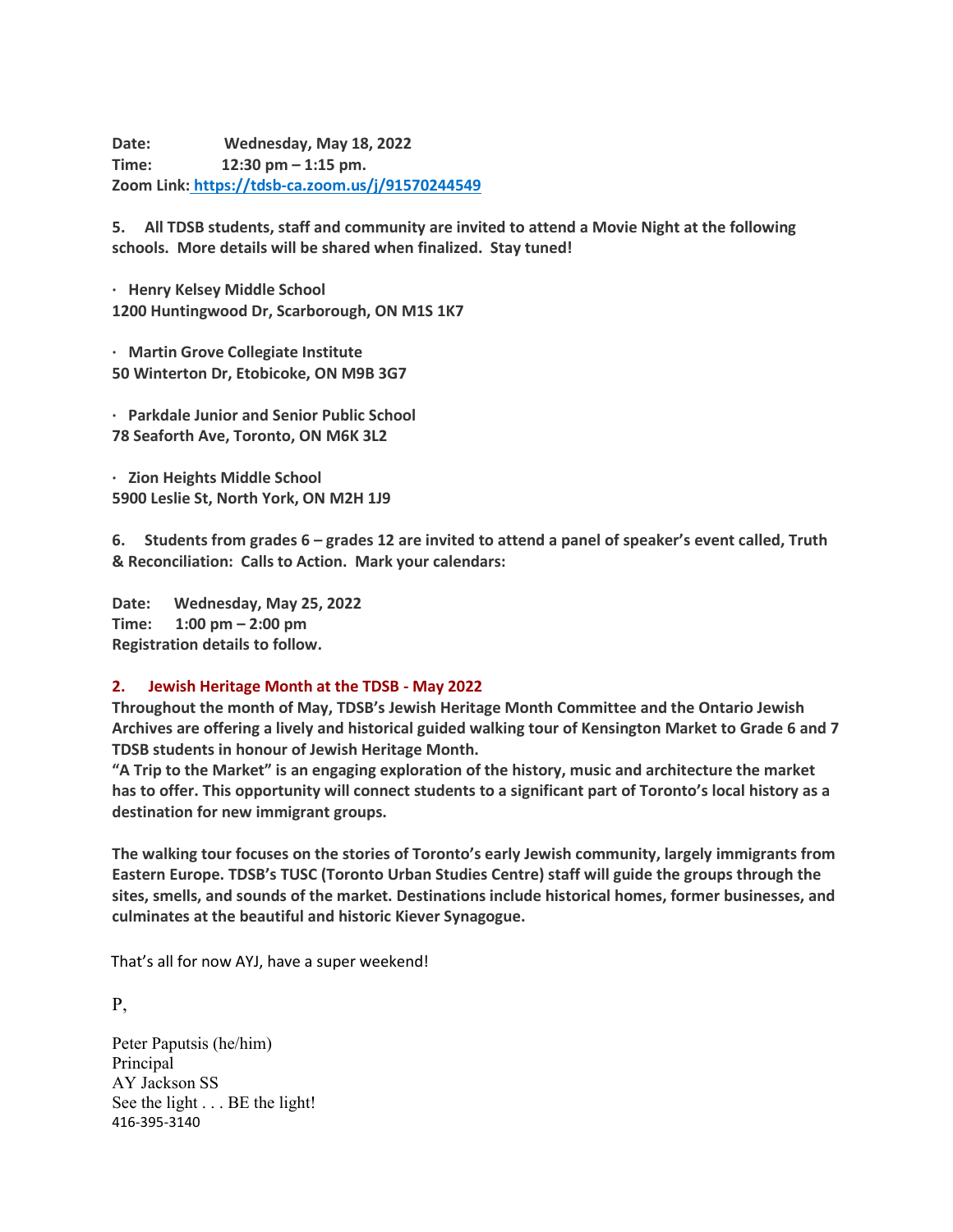